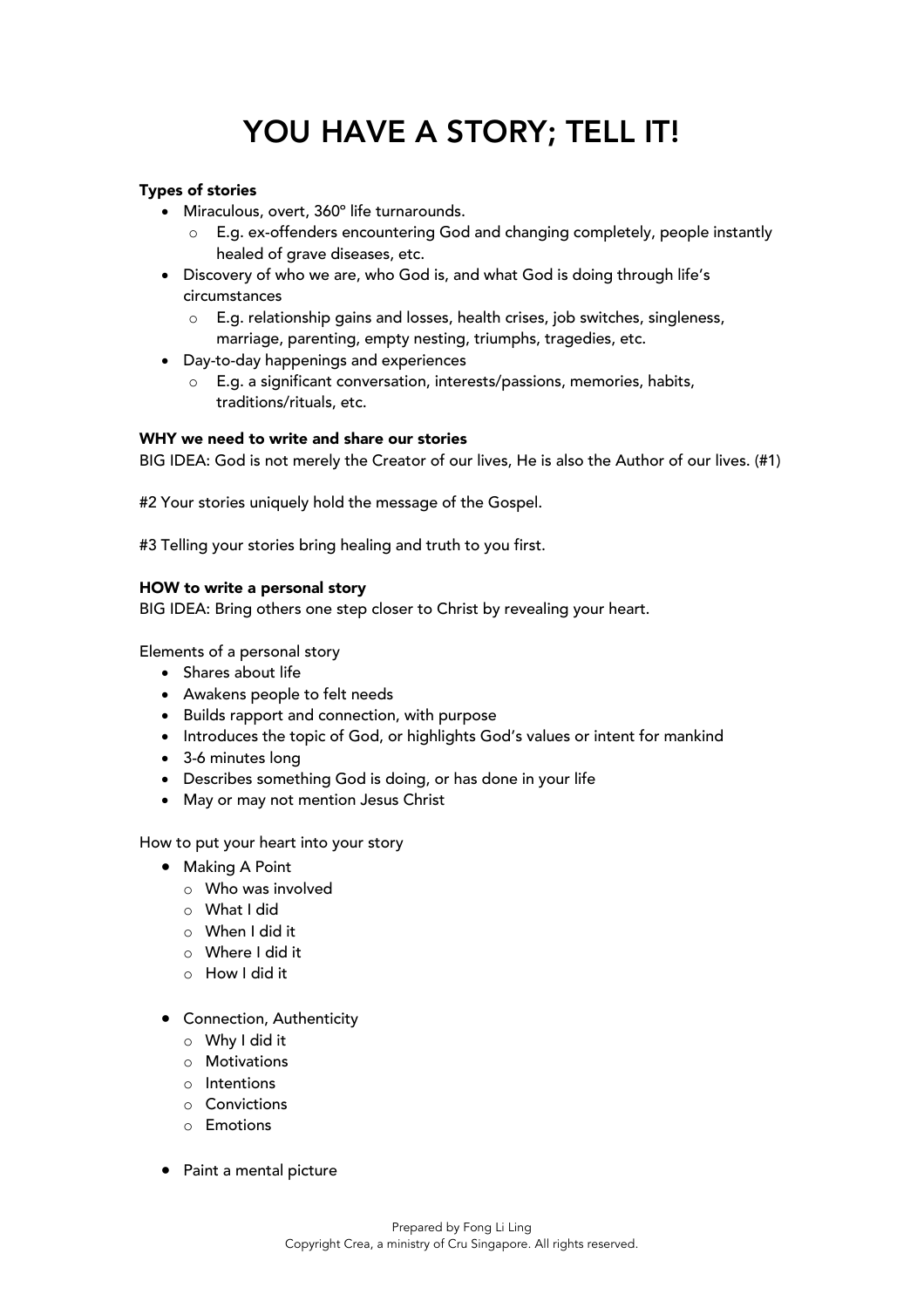Examples of literary devices, some of which even Scripture contains to communicate God's intentions and heart more effectively:

- o Metaphors *(meaning or identity ascribed to one subject by way of another; to draw comparisons or highlight similarities of shared traits)*
	- Jesus says, "I am the bread of life", "I am the Good Shepherd".
	- "You are the salt of the earth."
- o Imagery *(broad term for many literary devices used to "tickle" and awaken the audience's sensory perceptions)*
	- King David uses plenty of imagery in the Psalms he wrote, e.g. Psalm 22:14 "I am poured out like water, and all my bones are out of joint; my heart is like wax; it is melted within my breast"
	- Proverbs 27:17 "As iron sharpens iron, one man sharpens another."
	- Psalm 119:105 "Your word is a lamp to my feet and a light to my path."
- o Similes *(drawing parallels between two unrelated things)*
	- "The Kingdom of heaven is like treasure hidden in a field."
- o Allegories *(symbolism device, where the meaning of a greater, often abstract, concept is conveyed with the aid of a more corporeal object or idea being used as an example)*
	- Literature: John Bunyan's *The Pilgrim's Progress*, C.S. Lewis' *The Chronicles of Narnia*
	- Movies: *Matrix, Finding Nemo, Inside Out, Lord of the Rings*
- o Analogies *(to establish a relationship based on similarities between two concepts or ideas)*
	- "In the same way as one cannot have the rainbow without the rain, one cannot achieve success and riches without hard work."
- o Redemptive Analogies: Something that can be used to illustrate some aspect of salvation (especially helpful if related to a specific cultural context), e.g. Don [Richardson's](https://youtu.be/I1F_zmLYK_w) *Peace Child*.

### Important writing pointers

- Write your story the way you speak, NOT the way you write!
	- o Think conversational.
	- o Use language your audience would understand.
- Relate to your Big Idea,
- The Context of who you are.
- The Context of your audience.
- Paint a realistic picture of the Christian life.

### Summary (Burger)

- 1. TRIGGER: Your first bite must compel the second.
- 2. FLAVOUR: Details add depth and richness of reader experience.
- 3. KICKER: Start with the end in mind for a satisfying landing.

## Resources

- 1. Article: *[I thought I didn't have a story](https://blog.iamsecond.com/i-thought-i-didnt-have-a-story)*, Doug Bender
- 2. [Story video: Doug Bender](https://www.iamsecond.com/film/doug-bender/)
- 3. [Story video: Scott Hamilton](https://www.iamsecond.com/film/scott-hamilton/)
- 4. [Connie's story on singleness at 35](https://thirst.sg/single-at-35-a-letter-to-myself-as-i-turn-another-year-older-on-valentines-day/)